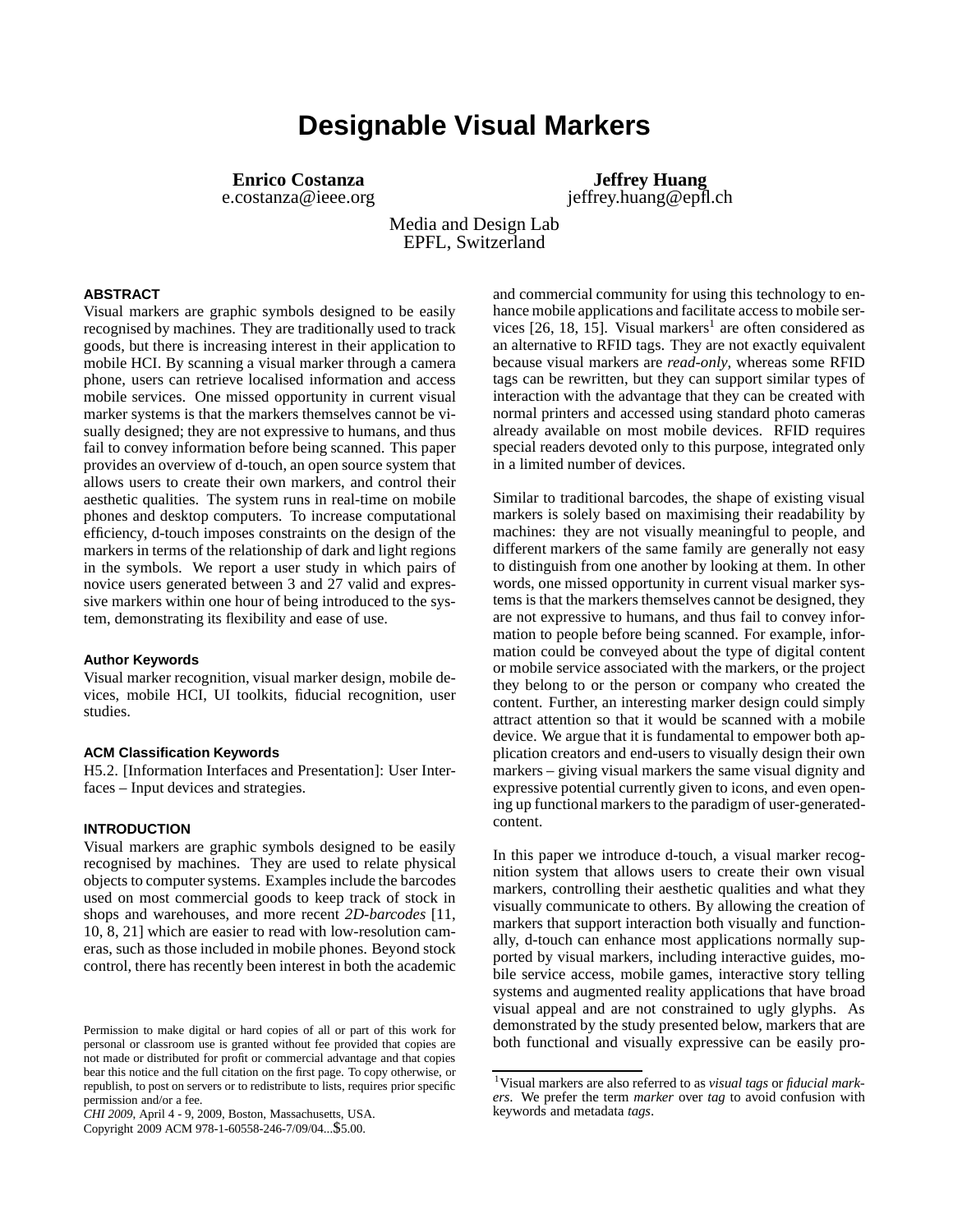

**Figure 1. Example markers from the literature: a) Data Matrix[11]; b) QR-codes [10]; c) M. Rohs's visual codes[21]; d) reacTIVision markers[3]; e) TRIP[8]; f) AR Toolkit[14]; g) early d-touch marker[6].**

duced by a wide spectrum of users, without specific training. We envision the system being used by professional designers as well as end users, enabling both groups to design markers as visual icons with high expressive or communicative power. Because d-touch markers are designable, end users and designers can consciously determine their look and feel, including the degree to which they are immediately recognisable as markers to be scanned. The design can range from icons that are obviously scannable (*explicit*) to ones that are hidden in the overall design and only accessible to a closed circle or upon closer look (*ambiguous*). For applications in which immediate user recognition of the markers is essential, designers may define conventions for the marker placement, e.g. markers may be placed at the bottom right corner of posters or below text in museum labels. Specific application scenarios for professional designers include the creation of highly polished, explicit visual markers that follow the design guidelines of corporate identity, or the incorporation of ambiguous markers in visual communication, such as ads, that are not recognisable at first glance. Application scenarios for end users include hand-drawn expressive visual markers left in the environment to leave location-specific information and traces. Markers could be used as hidden, secret symbols that are ambiguous and only noticed and scanned by an inner circle – echoing established urban phenomena such as graffiti and tags, as well as older hobo codes.

d-touch runs in real-time on both mobile phones and desktop computers and it is released under an open source license. The creation of markers which are both machine- and human- readable is possible because d-touch recognition is based on topological features of the markers rather than their geometry. Marker recognition is not based on shape, but on the relationship of dark and light regions. We present an evaluation of the creation of d-touch markers, designed to understand how much people can visually express within the constraints imposed by the system. During the study pairs of novice users generated between 3 and 27 valid markers within one hour of being introduced to the system, demonstrating its flexibility and ease of use.

d-touch was initially developed for tracking objects in the context of tangible user interfaces and augmented reality [5, 6, 7], and the visual appearance of early markers was optimised solely for resolution and recognition accuracy. The work presented here is based on recent technical developments that take advantage of topology-based recognition to allow a wider range of visual expression through the markers. The next section provides an overview of related work, followed by a description of the d-touch system, its performance, an example application and the requirements that it poses for the markers' design. A user study to evaluate how successfully novice users create expressive markers which satisfies the d-touch requirements is then reported, followed by discussion of the results and conclusive remarks.

# **RELATED WORK**

Visual marker recognition can be considered as a special case of *object recognition*, where the objects, i.e. the markers, are designed in conjunction with the recognition algorithm in order to optimise performance, achieve high recognition rate, low false positives and high processing speed. Barcodes are probably the earliest example of visual markers, dating back to the 1950s [12]. They started to be used commercially at the end of the 1960s and are still used in most shops. Barcodes are designed to be read through high resolution scanners, and they are generally not easy to decode through standard consumer grade webcams and camera phones, at least without special macro lenses. A more recent generation of visual markers, which can be more easily read by low cost imaging cameras has been presented over the last twenty years. Proposed applications include mixed reality systems [19, 14], video post-production [24, 13] and, more recently, human-computer interfaces for camera-phones [16, 17, 21]. Because most systems rely on geometrical feature detection both to localise the markers within input images and for encoding unique identifiers in each marker, the markers' visual appearance is strongly constrained. In the vast majority of cases, the shape (i.e. the geometry) of the markers is generated algorithmically, following techniques derived from communication coding, without allowing human input on the visual design.

For example, ARToolkit markers [14] (Figure 1 f) are characterised by a thick black square frame containing arbitrary grayscale patterns. The system uses straight line detection and quadrilateral fitting to locate the markers and if a marker is found, its pattern is extracted and cross-correlated with all known patterns. As a consequence of this the system speed decreases the more patterns used and the more markers that are contained in the input image. The patterns used for AR-Toolkit markers can be customised arbitrarily, however, later reserch [9] suggested to apply digital communication coding techniques to improve the system's performance, at the cost of customisation. The TRIP system [8] is based on edge detection followed by fast ellipse fitting to locate and track markers, known as *Spot Codes*, which are composed of concentric circles and arcs (Figure 1 e). Because ellipses are projection invariant, the system is robust to perspective distortion.

A number of systems have common characteristics and they can be referred to as *2D barcodes*. In all of them bits of information are encoded in a matrix of black and white dots,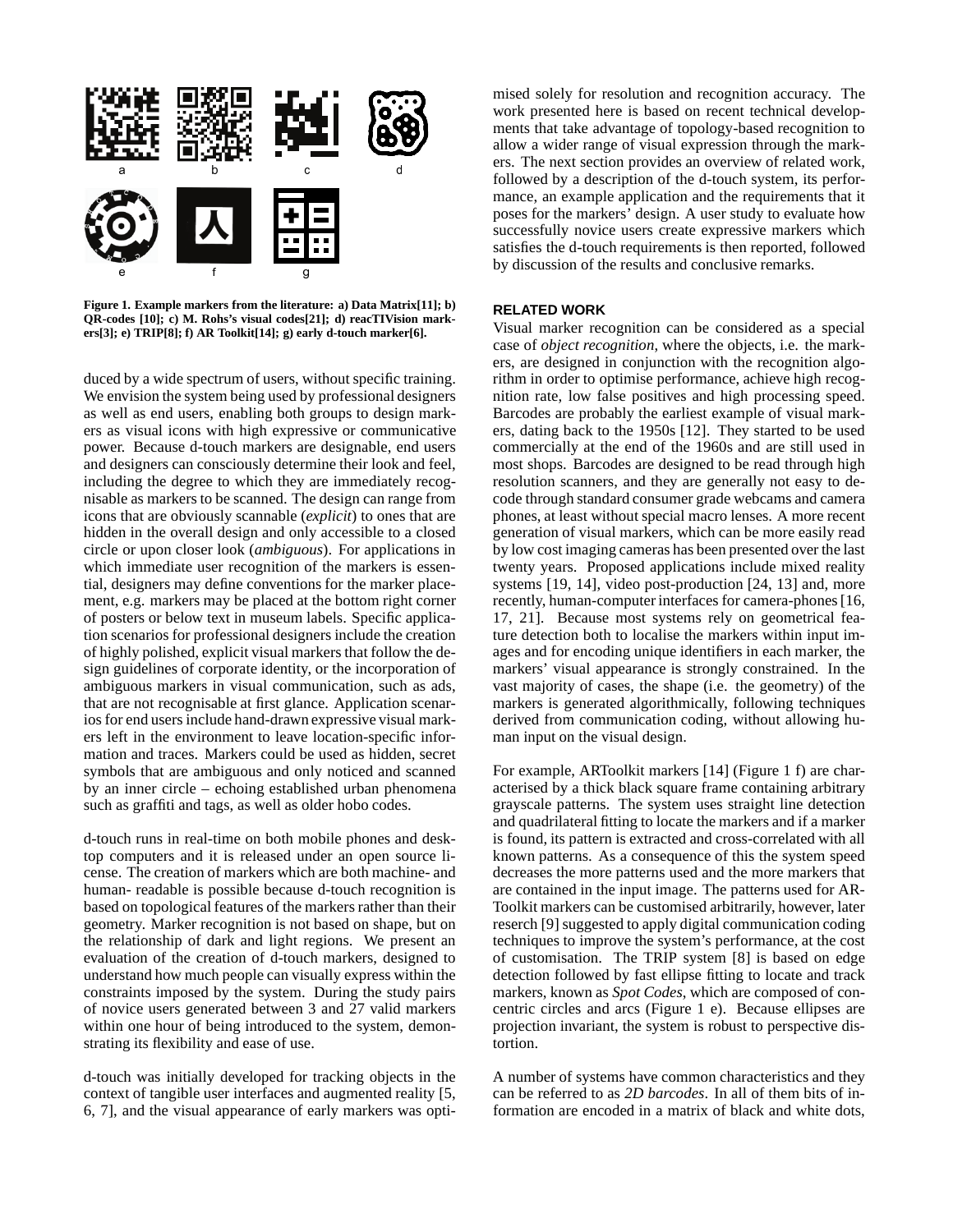generally with the protection of some coding. The markers also include lines to facilitate orientation recovery. Examples include Cybercode [20], QR-codes [10] (Figure 1 b), Data Matrix [11] (Figure 1 a), and Visual Codes [21] (Figure 1 c). Algorithms to detect this type of markers are also available for mobile phones [10, 11, 21], and several players in the mobile communication industry are promoting standards and a common infrastructure for them [2]. The markers are generated automatically through coding algorithms and they do not allow any aesthetic personalisation or tuning from human input.

The d-touch recognition system is based on the topology of the markers, rather than their geometry [5]. Initially the system was developed for tracking objects in tangible user interfaces and augmented reality applications [6, 7], as the topology-based approach allows fast performance even when multiple markers are recognised in the same image. An example marker used in tangible interfaes is show in Figure 1 g. The shape is designed for compactness and to encode additional information in the position of the parts of the symbol. An initial attempt to design d-touch markers for a mobile application taking into account aesthetic aspects was reported in a position paper [4], however, in that case markers were still mostly based on the rectangular grid of Figure 1 g, while the work presented here extends the expressive range considerably. Two systems other than d-touch, VPS system [13] and reacTIVision [3] (which was derived from d-touch – Figure 1 d), are known to use topology rather than geometry for marker detection, however, in both of them markers are generated through algorithmic techniques, with little or no input from the user regarding aesthetic aspects of the markers.

Fast watermark detection [17] can be an alternative approach to visual marker recognition. This technique encodes information such as an identifier over any 2D image, invisibly. However, the method still relies on geometry, and it requires images to either have a dark border on a white background or to be framed with a thin black rectangle. Moreover, the method is not as fast as other marker recognition techniques, as it is reported to take slightly more than one second to process an image of size  $288 \times 352$  on a mobile phone.

Given that for most other marker recognition systems symbols are designed algorithmically, no precedents were found in the literature for user studies similar to the one proposed here.

## **D-TOUCH TECHNICAL OVERVIEW**

d-touch is based on image topology and in particular on adjacency information of connected components, represented in a "region adjacency tree". Images are first transformed into 2-levels (pure black and white), then they are segmented into connected components: sets of adjacent pixels of the same colour, such that for any pair of pixels in the set it is possible to find a path (of pixels) joining them within the same set (this is the same concept used by the "paint bucket" operation in paint programs). Note that because the images at this point are binary, the connected components are either



**Figure 2. An example of binary image and its region adjacency tree.**

black or white. The region adjacency tree is then constructed in the following way: to each connected component corresponds a node, two nodes are connected if the two related regions share a border – in the case of binary images if two regions share a border it means that one is contained in the other, and the region adjacency graph is guaranteed to be a tree [22], which is easier to deal with computationally. The region adjacency tree of an example binary image is illustrated in Figure 2. The white background region  $a$  contains 3 black regions:  $b$ ,  $e$  and  $f$  – note that all the black pixels in the scissors are connected (region  $b$ ). Region  $b$ , in turn, contains two white regions: c and d.

Markers are also defined in terms of their region adjacency tree, so the recognition of markers in a scene image is reduced to searching for the markers' adjacency trees as subtrees of the scene image adjacency tree. This search is known as the *subtree isomorphism* problem, and it can be solved with an  $O(n \times m^{1.5}/log(m))$ -time algorithm, where m is the number of nodes in the target tree and  $n$  the number of nodes in the scene tree [23]. The adjacency structure of the markers is limited by 3 constraints to simplify this search from a computational point of view, and to reduce the likelihood of false recognition. The first constraint is that markers can have only 3 levels of nesting, which we name *root*, *branches* and *leaves* – the *root* is the outermost level of the marker, the region enclosing it, any region of the marker connected to the root is named *branch*, and regions connected to *branches* different than the root are *leaves*. Regions of the marker that are connected to the root and do not contain any leaves are called *empty branches*. The second constraint is that markers must have at least 3 branches and the third that at least half of the branches must contain leaves. In other words, a valid marker can be composed of a black region containing 3 or more white regions, and at least half of these white regions must contain one or more black regions – however the colours can be inverted. Because the first step of the recognition process is to convert the images into pure black and white, the markers can actually be drawn in any colour, as long as they present reasonable contrast. For simplicity, the rest of the paper will consider only black and white markers. Four examples of the "minimal" valid marker structure are illustrated in Figure 3, other examples are shown in Figure 4.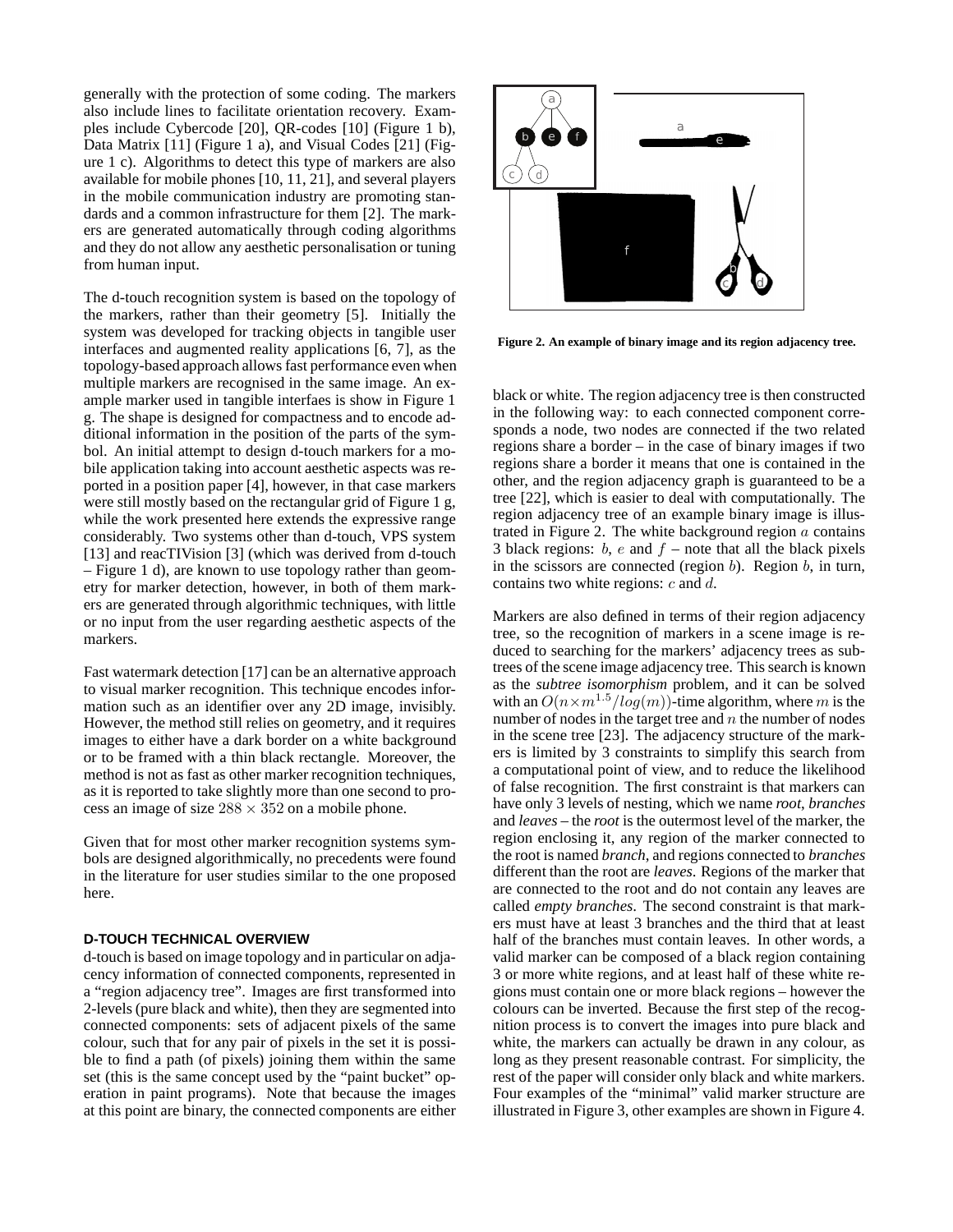

**Figure 3. Four example "minimal" valid d-touch markers: each is a black region containing 3 white regions (the minimum number of regions allowed); 2 of the white regions contain 1 black region, one contains none. These examples were generated by subjects in the user study.**

The marker definition is based purely on topology and it leaves considerable freedom for the geometry, i.e. the shape, of the symbols. Therefore, it is possible to design symbols that carry visual meaning to people, but can also be efficiently recognised by machines. Based on the rules definition it is difficult to predict how successfully people will be able to express themselves visually while still following the rules. To investigate this issue, a user study was designed and performed, as described in the following sections.

Each marker is associated with a numerical ID, derived directly from its adjacency tree: this is a sequence of nonnegative integer numbers representing the number of leaves contained in each of the branches, followed by the colour of the root. IDs for some example markers are shown in Figure 4. Because the system takes into account only the topology, it is possible to have symbols with different shapes map to the same topological structure, and therefore to be considered identical, such as the four in Figure 3.

In principle, it would be possible to calculate the maximum number of different d-touch markers that can be defined for a fixed camera resolution, assuming a specific type of geometry, such as a rectangular grid. However, that would not be very informative given that the main strength of dtouch compared to other visual marker recognition systems lies in human-designed markers. For this reason, considerations relative to the number of different markers supported by the system are based on the results of the user study and discussed below.

By definition d-touch markers are scale and rotation invariant. In fact they are even resilient to other types of distortion such as stretching, as long as their topology is not affected. However, their recognition is dependent on the camera being able to capture their structure. In practice this means that if some of the elements of the markers are too small compared to the camera resolution, or if they are distorted by blur, the recognition would fail. To design *robust* markers – markers that can be recognised at lower resolution and are resilient to blur – it is important to take into account the size of details compared to the overall size of the symbol.



**Figure 4. Examples of d-touch markers fulfilling the constraints imposed by the system. Each of the black and white connected components corresponds to a node in the adjacency tree on the second row. The ID, on the bottom row, is constructed as the the number or leaves in each of the branch nodes, followed by the colour of the root node.**

#### **Implementation and performance**

d-touch runs in real-time on desktop PCs (Linux, MS Windows and Mac OS) and on Symbian OS mobile phones. The topology-based approach does not involve floating point operations, making the system particularly suitable for embedded devices. The source code is platform independent, it is written in C++, includes Python bindings and is publicly available under the terms of the GNU Public License (GPL) [1]. The desktop version uses a standard socket based client/ server architecture and makes it possible to develop applications in other programming languages. Some of the data structures require reallocation if their size grows beyond initial reserved space, significantly slowing down the processing. However, it was empirically noticed that for an image of size  $w \times h$  pixels, the tree size is generally smaller than  $l = w \times h/100$ . Larger adjacency structures generally correspond to noisy images, generated for example by lag in the camera's automatic gain control when there is a change in the scene illumination. For this reason, if the graph construction grows beyond  $l$  the current frame is dropped.

The processing speed depends on the number of connected components in the input image (this is directly reflected in the size of the tree and on the number of operations required for its construction). However, it is independent of the number of markers contained in the image. On a *desktop PC* powered by an Intel Pentium D processor at 2.8 GHz with 2MBytes of cache and 1GByte of RAM, running Ubuntu Linux 6.10, the average time required to process a  $640 \times 480$ frame was 16.45 ms (std. dev 0.83, N=65000 frames), corresponding to about 60 frames per second. On a *Nokia N73* mobile phone the time to process a frame is 86.0 ms (std. dev 18.2, N=144), i.e. about 12 frames per second in viewfinder mode with a resolution of  $240 \times 180$  pixels, and it goes down to an average of  $347.3$  ms (std. dev  $85.6$ , N=14) when processing  $640 \times 480$  images. This level of performance has a strong impact on usability as it allows the creation of an effect similar to *mouse hover* when a camera phone is pointed to a d-touch marker. The marker can be highlighted in the viewfinder to show users that it can be selected.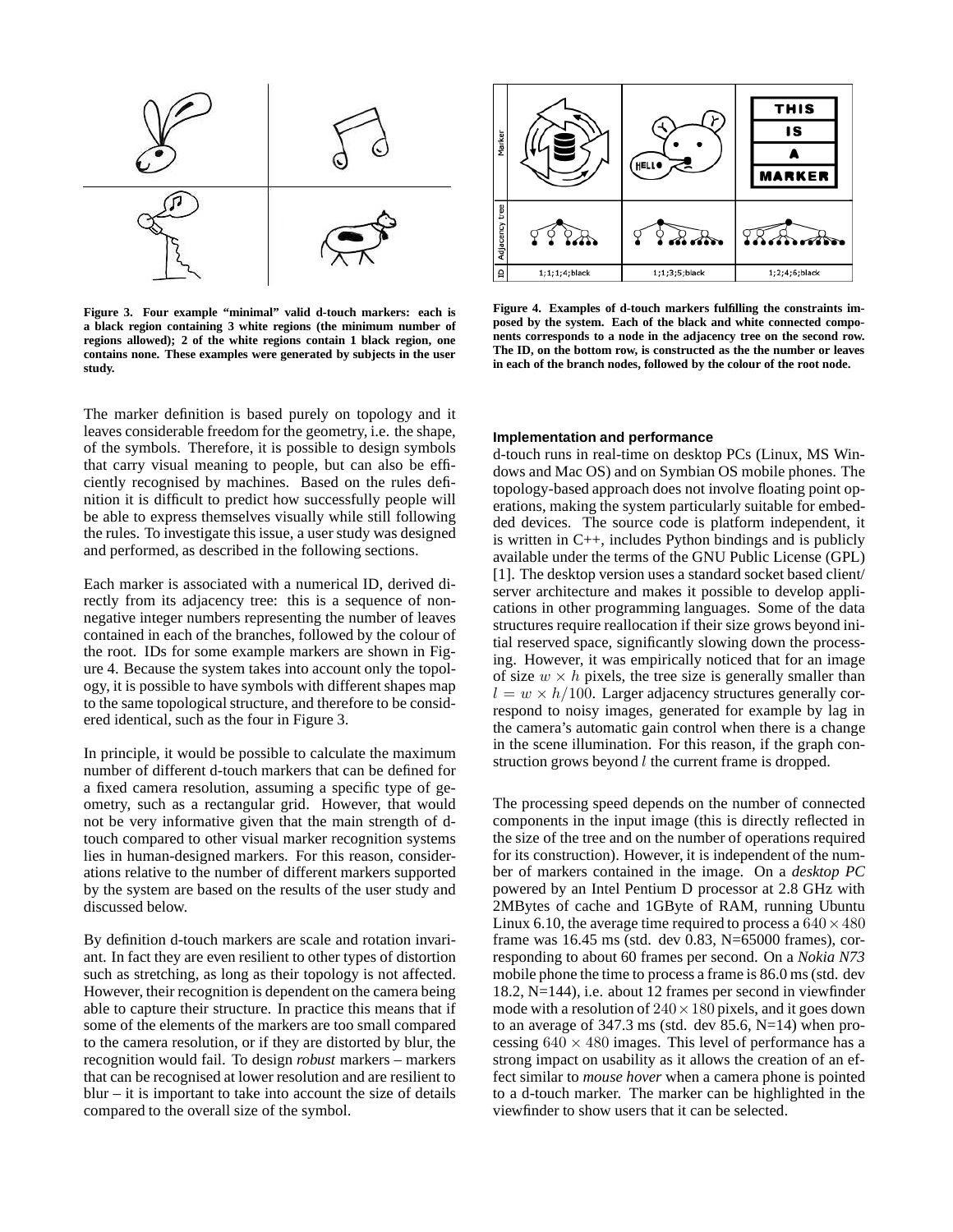# **Example Mobile Application: uWiki**

To deploy the d-touch system in mobile applications we have developed *uWiki*: a wiki-based system that makes it possible to associate multimedia content with d-touch markers. uWiki includes a mobile client running on Symbian S60 devices, written in Python and C++, and a server, based on the open source TikiWiki engine [25]. By scanning a d-touch marker through the mobile client, users can retrieve multimedia content associated to it, and edit or add new material. The system also provides a web-based interface to the same information, to allow richer access through personal computers when available.

#### **DTAnalyser**

The DTAnalyser is a desktop application developed to help users design valid markers. It is GUI-based and runs on Windows, OS X and Linux. Users can import candidate markers as bitmap files or through copy and paste from other applications. A screen shot is shown in Figure 5. The DTAnalyser does not provide any drawing functionality, it is designed to be used in conjunction with existing graphic applications, given their availability under both commercial and open source licenses. To avoid ties to a specific platform, it was preferred to develop the application as stand-alone rather than as a plug-in. For any imported graphics, the DT-Analyser shows how the image is transformed into black and white and how it is segmented into connected components – this information is rendered through a coloured map. The application checks whether the imported graphics comply with the structure of d-touch markers; if they do not, it attempts to detect how the proposed symbol violates the d-touch rules and presents this information to the user.

In the case of valid markers, the application displays the marker ID, and performs a robustness analysis. Low resolution scanning of the marker is simulated by resizing the image with a low-fidelity method (pixel replication). The image is iteratively scaled down until its topology becomes different from the original. The distorted image is compared with the original to detect which elements are most likely to be corrupted, normally corresponding to smaller details of the symbol. The elements that make the marker *weak* to low resolution scanning are displayed to the user, as illustrated in Figure 5, together with the the black and white and segmented representations of the distorted image. The minimum (simulated) resolution at which the marker can be successfully read is also displayed. Given that most mobile phones on which the d-touch recognition runs have a viewfinder resolution of  $240 \times 180$  pixels, markers which are readable at a resolution under  $100 \times 100$  pixels are suggested to be "good for a mobile phone", those readable below  $200 \times 200$  pixels "not easy for a mobile phone" and the others as "high-resolution cameras only".

As shown in Figure 5, all the available views of the candidate markers are scaled down and displayed as thumbnails at the top of the application window. Each view can be selected by clicking on it with the mouse and in this way displayed on the main panel of the application, where it is possible to zoom in on details. It is worth underlining that the DT-



**Figure 5. A screenshot of the DTAnalyser application, highlighting in red the elements of the marker that make it unreadable when scanned at low resolution.**

Analyser does not attempt to automatically fix the imported graphics, it rather points out problems and let the users modify their design (back in the original drawing application) to solve them.

# **EVALUATION: DRAWING FUNCTIONAL MARKERS**

The rules that define valid d-touch markers, described above, allow the creation of symbols that can both be read at the topological level by the recognition algorithm and have an iconic meaning for people. While the rules are in principle very flexible in this sense, humans usually refer to graphics in terms of shapes and composition, rather than nesting of connected components. Thus it was not obvious how easily people would be able to create symbols that carry expressive meaning while complying with the d-touch rules. A user study was designed and run to address this question. At a more general level, the study also aimed to explore the design space of d-touch markers, in terms of topological complexity of the symbols drawn, number of unique IDs generated and "collisions" of marker IDs. Two experiments were designed: the first one examined the ability of users to draw valid markers, evaluating also the effect of information provided by the DTAnalyser application, while the second experiment focussed on the creation of markers which are not only valid, but can also be scanned at low resolution. More formally, our study aimed to test the following hypotheses:

- 1. people can, with minimal training, draw markers both recognisable by the system and expressing a concept or message which can be understood by others;
- 2. the information about which features of a symbol violate the d-touch constraints, provided by the DTAnalyser application, aids in the creation of functional markers;
- 3. taking into account limitations due to scanning resolution *robustness* of the markers does not reduce significantly the expressive ability.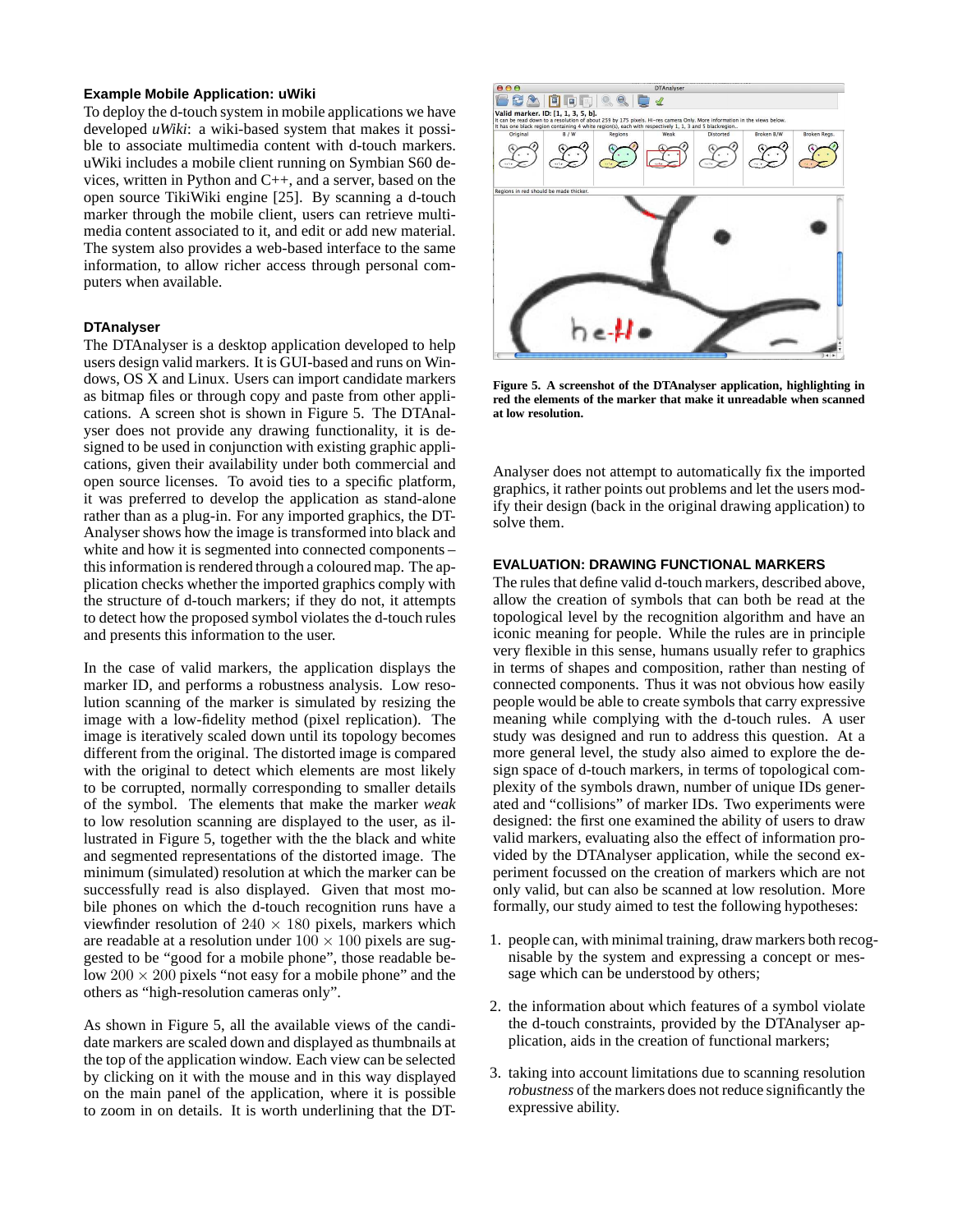# **EXPERIMENT 1: VALID MARKERS**

# **Experimental Design**

The first experiment was designed as between-groups with two conditions: a "Feedback" condition in which participants were given detailed information if their drawing violated the d-touch rules, and a "No Feedback" condition in which they were just told whether or not their drawing was a valid marker, without explanations. The experiment was carried out in pairs and all sessions were video recorded to allow the analysis of conversation between the participants. Participants were given a total of 1 hour to both study written instructions and to draw as many valid markers as possible.

The written instructions introduced the d-touch system and its rules to define valid markers, illustrated through a number of examples, and described the drawing task. Only markers with black root were considered, so the rules could be simplified as follows: "a valid marker can be composed of a black region containing 3 or more white regions, and the majority (i.e. more than half) of these white regions must contain one or more black regions. This makes exactly 3 levels of nesting – it must be no more and no less. However, there is no limit in the number and shape of the regions." No mention was made of scanning resolution issues, as this aspect was not covered by the first experiment. The instructions subsequently briefed the participants to draw as many markers as possible that could be placed in a public space to attract attention to any of the following topics: "Music", "Animals", "Pollution/Energy Consumption" and "Children". It was made clear that markers could be distributed in any way subjects liked, from having all of them belong to one topic to an even distribution. Participants were instructed that the level of detail and accuracy should be just enough for someone else to guess which of the four topics each marker is related to.

The experiment was designed for subjects without specific drawing skills nor familiarity with graphic software applications. For this reason, the drawing took place on a white dry-erase board with a black pen: an informal medium that affords playful drawing and easy modifications. While the ability to hand-draw markers can be advantageous in some situations, we imagine marker design to take place mostly through graphic design software tools – we choose to use the whiteboard in the experiment to avoid effects related to familiarity and learning curves of specific software applications or digital drawing devices (e.g. tablet computers), we expected participants from the university to be already familiar with this medium.

To check the validity of the drawings as markers an early version of the "DTAnalyser" was used, running on a standard desktop computer running MS Windows XP. This version differs from the one described above in that it does not provide information about the segmentation in connected components, it does not include zoom functionality and the interface is based on tabs, rather than thumbnails. The application was connected to a webcam pointed at the board, firmly attached to a desk (so it could not be misplaced). When participants wanted to check their drawings they had to ex-



**Figure 6. The experimental setup.**

plicitly import them by clicking on a button. The imported images had a resolution of  $320 \times 240$  pixels. A separate window showed the continuous video feed of images from the webcam, displayed in normal or thresholded (black and white) mode according to participant preference. All the information displayed to the users, all the images they checked as well as their actions within the DTAnalyser were logged with accurate timestamps. The experimental setup is illustrated in Figure 6.

In both experimental conditions the DTAnalyser would inform users whether or not the proposed drawing is a valid d-touch marker. In the case of a drawing that is not a valid d-touch marker the application behaviour varied depending on the experimental condition. In the "Feedback" condition the DTAnalyser provided information about detected violations of the d-touch rules, namely the presence of nesting beyond three levels, and less than half of the white areas containing black regions. In both conditions the application did not provide any information about scanning resolution or robustness of the markers.

Participants were asked to save their drawings as soon as they were valid and the participants were satisfied with them. A "save" function was included in the application. This required participants to name their drawings according to the relative theme, and it was made available only for valid markers. When attempting to save the system would also inform the users if a marker with the same ID had already been registered within the same experimental session – in such a case participants were asked to modify the current marker to avoid the ID collision. Subjects were asked to swap chairs and roles after drawing each marker, so that the person drawing always sat in front of the whiteboard and the other person in front of the keyboard and mouse. The computer monitor was visible to both participants.

# **Experiment Description**

Thirteen pairs of volunteers were recruited from our university population, through posters and mailing lists. A total of 6 females and 20 males, age range between 19 and 38 (mean: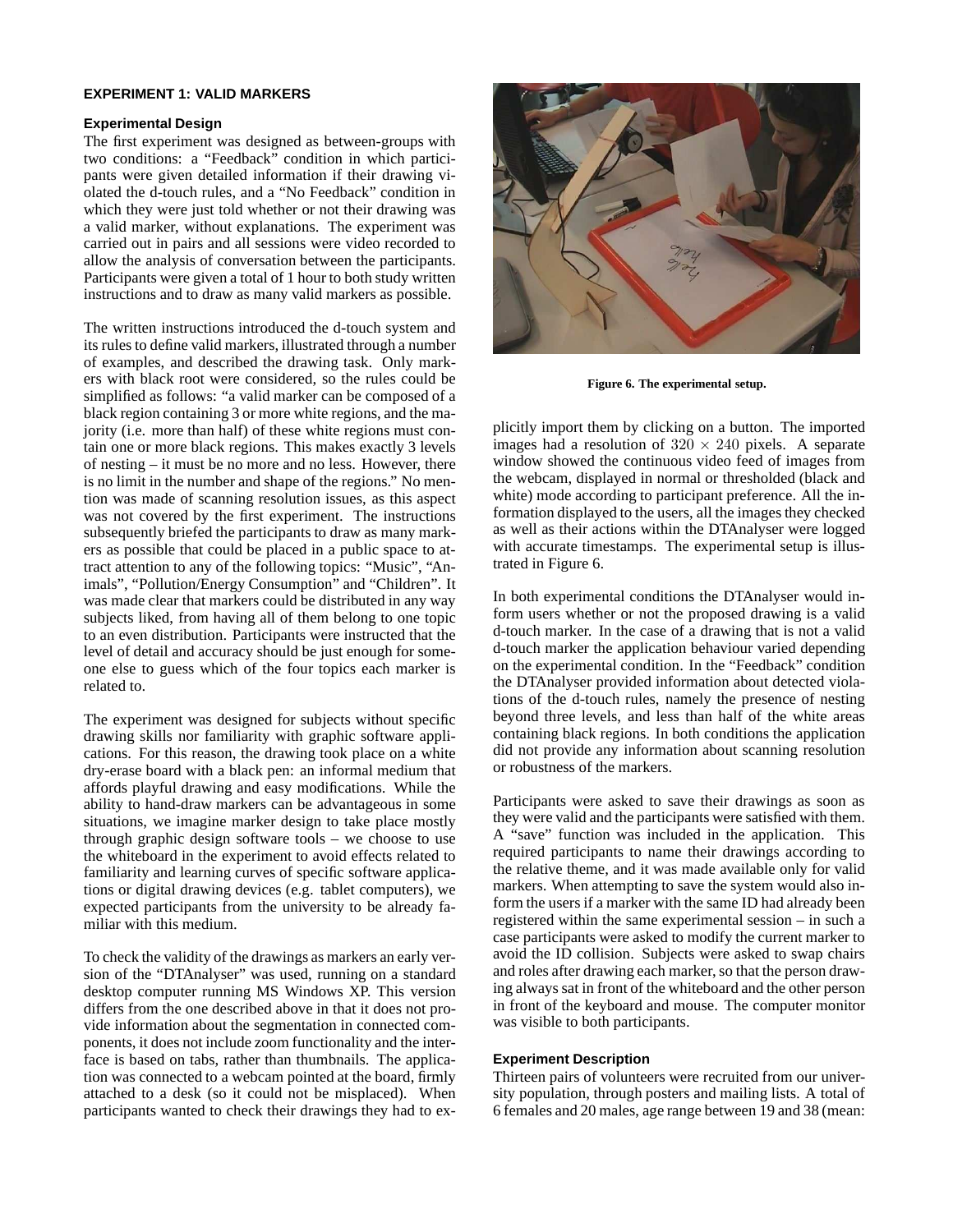

**Figure 7. A selection of valid markers produced in the first experiment.**

24.7, std. dev. 4.6). All subjects expressed interest in participating via email, showing familiarity with computers, and received 20 CHF (approximately equivalent to 18 USD) for their time. Anyone who expressed interest and was above 18 years of age was included in the study, no specific drawing skills were required to participate.

## **Results**

The participants in one of the sessions in the "Feedback" condition drew only 3 markers, but these were considerably more complex than the ones produced in the other sessions, therefore data for this session was excluded from the analysis.

An average of 13.4 valid markers (std. dev. 5.7) were saved in each of the 1-hour long sessions, ranging from a minimum of 6 to a maximum of 27, median 13, and an overall total of 161. A selection of markers produced in the first experiment is reported in Figure 7. In the "Feedback" condition the average per session was 14.7 (std. dev 3.8) while in the "No feedback" condition 12.2 (std. dev. 6.9) and a one-way ANOVA test shows no significant difference. However, removing one outlier (distance from the average is twice std. dev) from the "No feedback" condition, the average for "No feedback" is 9.2 and std. dev 2.28, and one-way ANOVA test indicates that this difference is significant ( $p < 0.05$ ).

In 6 of the sessions participants drew markers with the same ID as one of their previous entries. This happened between 1 and 3 times per session; in all cases subjects modified their marker and solved the ID conflict within seconds. Out of a total of 161 valid markers submitted, 116 had different IDs, corresponding to an ID collision rate of 27.9%. It must be underlined that subjects were blind to the IDs generated by other participants.

The number of inner regions, or *branches* and *leaves* in the terminology defined above, was taken as an indicator of the complexity of the markers; markers had on average 5.2 branches (std. dev. 3.1) with a minimum of 3 (the minimum accepted by the system) to a maximum of 19, median 4. Figure 8 shows the distribution of these values. The number of leaves was on average 8.8 (std. dev. 7.0), minimum 2, maximum 49, median 7. One-way ANOVA showed no significant differences either in the average number of branches or in the average number of leaves per marker between the two conditions.

#### Application Logs and Video Recordings

The log files collected by the DTAnalyser application show that participants tested their drawings 482 times over the entire experiment. 195 times (40.5%) the candidates were valid markers, while 287 times (59.5%) they were not. The invalid candidates were manually categorised according to the reason for being invalid; this analysis revealed that in 153 of the 287 times (53.3%) an input drawing was not valid, it was because of "artifacts" specific to the whiteboard, such as incomplete pen strokes and gaps in large filled areas, which modified the topology of the drawings. Analysis of the video recordings showed that these artifacts were often a cause of frustration, and that participants often attempted, and succeeded, to detect problems in the drawings of their partners before checking through the DTAnalyser.

#### Marker Coding

Two volunteers, also recruited from the university population, served as independent coders of the symbols drawn in the study. The coding took place through a simple web application where the markers were shown one at the time, and for each one the coder was asked to answer:

Which theme do you think this drawing is related to? 1. Music 2. Animals 3. Pollution 4. Children

5. None of the above

and to also enter a freeform short description of the marker.

In 133 of 161 cases (82.6%) the coders agreed with each other. In 123 of the cases (76.4% of the total) both coders' choice was in agreement with that declared by the creator of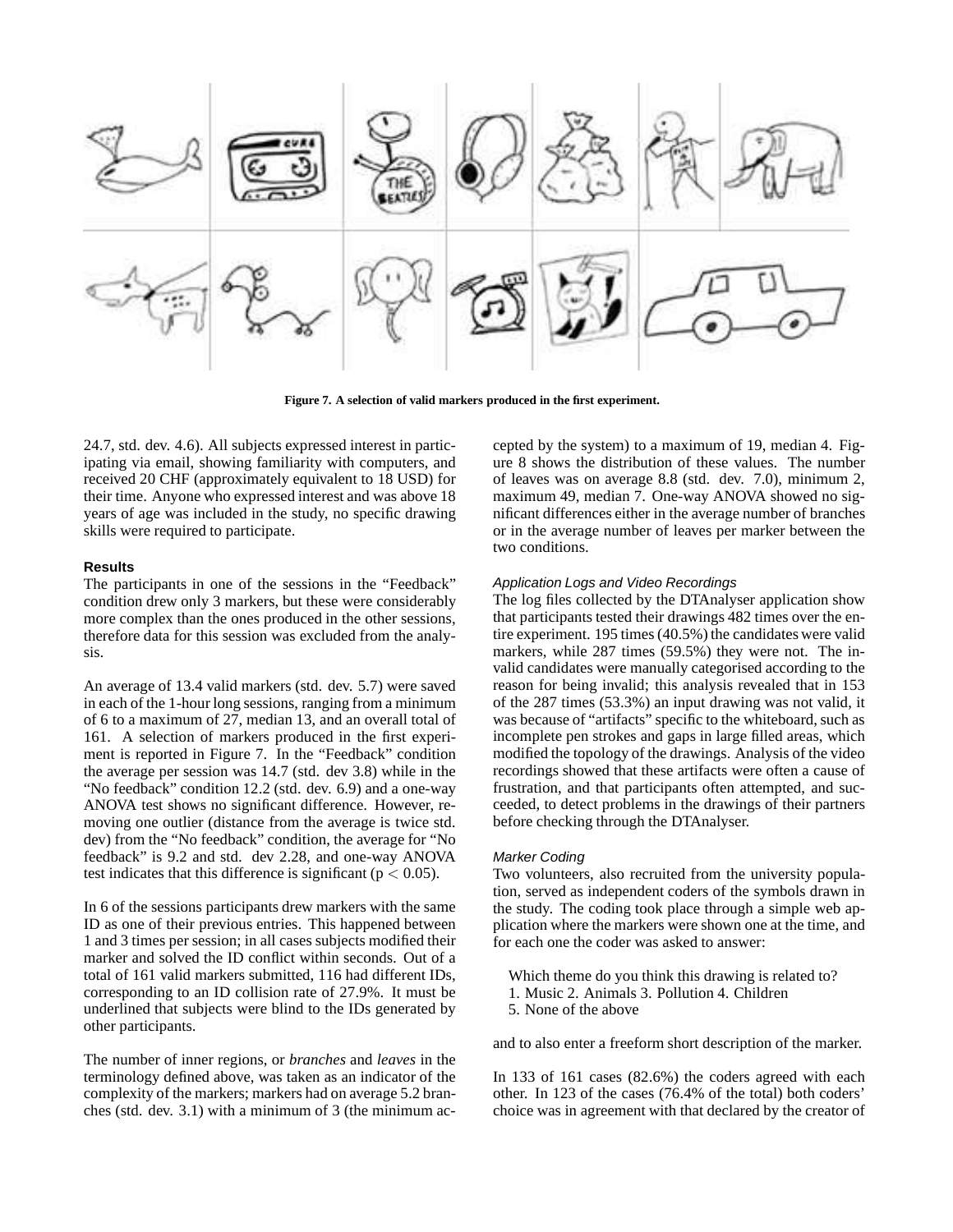

**Figure 8. Boxplot of the number of branches (white regions, in this case) per marker, for the entire study. The red horizontal line indicates the median value, the box displays the inter-quartile range containing the central 50% of the data, while the whiskers indicate the extension of the data without outliers (these are shown by the crosses).**

the marker. For 148 of the markers (91.9%) at least one of the two coders guessed the intention of the the creator of the marker.

### **Discussion**

The fact that in all sessions participants managed to draw at least six valid markers, together with the high recognition rate of the marker meaning by coders, confirms the first hypothesis: people can, with minimal training, draw markers recognisable by the system and that at the same time express a concept or message which can be understood by others. The difference in the number of markers produced per sessions suggests that the DTAnalyser application can help in creating valid markers. The distribution of branches indicates that participants were able to create complex markers, but generally drew simple ones – indeed in the experiment there was no requirement nor incentive to favour complexity.

Even though participants were warned in the instructions, artifacts specific to the whiteboard were often cause of frustration. The version of the DTAnalyser application used in this first experiment was unable to help with this kind of artifacts, so their presence somehow "disturbed" the comparison of the two conditions. The visualisation of segmented components was added to the DTAnalyser to remedy to this problem. Automatic closure of open contours was considered as a possible extension of the software, however, it was noticed that sometimes users deliberately leave small gaps in the drawings as a way to reduce the levels of nesting – for example this is the case for the windows of the car on the bottom right of Figure 7 – making it very difficult to distinguish artifacts from deliberate choices.

## **EXPERIMENT 2: ROBUST MARKERS**

## **Experimental Design**

Based on the results from the first experiment, the second experiment aimed at assessing the creation of markers which



**Figure 9. Boxplot of the number of valid markers created per session.**

are not only valid, but also robust to blur and low resolution scanning. The experimental setup for the new experiment was nearly identical to the first one, except that this time the instructions covered the issues of marker robustness, and subjects were asked to draw markers which could be read at a (simulated) resolution of no more than  $200 \times 200$  pixels or preferably no more than  $100 \times 100$ . The DTAnalyser application was used in its current version, as described in the "d-touch Technical Overview" section.

## **Experiment Description**

Eight new pairs of volunteers took part in the second experiment, 9 females and 9 males, age range between 20 and 32 (mean: 24.6, std. dev. 2.8). Subjects were recruited and compensated as in the first experiment.

#### **Results**

Of the markers submitted by the participants only one did not comply with the resolution requested in the instructions and this was excluded from the following analysis. A total of 58 valid markers were submitted over the 9 1-hour long sessions, on average 6.4 valid markers in each of them (std. dev. 2.0), ranging from a minimum of 3 to a maximum of 10, median 7. A selection of the markers produced in the second experiment is reported in Figure 10. Out of the 58, 36 markers (61.1%) satisfied the more stringent requirement of  $100 \times 100$  pixels. The number of distinct IDs produced was 44 (75.9%).

The average number of *branches* was 4.6 (std. dev. 2.6), ranging from 3 to 21, median 4. The number of leaves per marker was on average 6.26 (std. dev. 4.51), minimum 2 and maximum 25, median 5. Comparing these values with the results from the "Feedback" condition in Experiment 1 through one-way ANOVA reveals that the difference in number of markers produced per session is significant  $(p<0.01)$ , as well as the difference in number of leaves per marker  $(p<0.01)$ , while no significant differences were found for the number of branches per marker.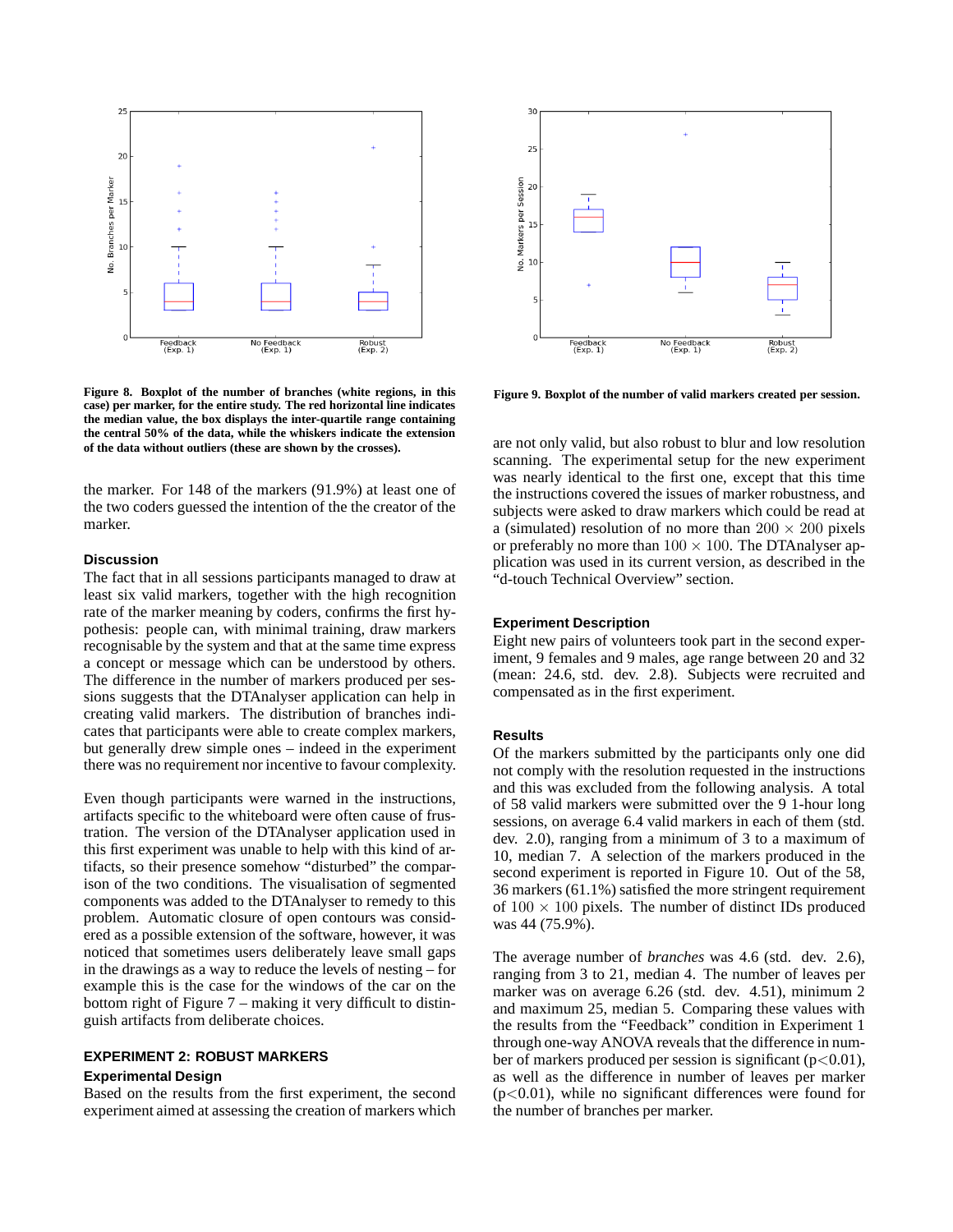

**Figure 10. A selection of valid markers produced in the second experiment.**

# Marker Coding

The same volunteers who coded the first experiment coded the second one as well, following the very same procedure. In 47 of 58 cases (81.0%) the coders agreed with each other. In 44 of the cases (75.9% of the total) the choice of both coders was in agreement with what declared by the creator of the marker. For 54 of the markers (93.1%) at least one of the two coders guessed the intention of the the creator of the marker.

# **Discussion**

The second experiment demonstrates that novice users can create robust valid markers with minimal training. Compared to the first experiment, the increased complexity of the task resulted in fewer markers created in each session, and in lower complexity, at least taking the number of leaves as an indicator.

# Distinct IDs

Across both experiments a total of 219 valid markers were created, 149 of them (64.8%) corresponding to distinct IDs, while 34 IDs were repeated between 2 and 9 times. It must be emphasised that each pair of users was only aware of the IDs that they produced during the experiment and that they were "blind" to the ones produced by other groups. While further investigation is needed to assess how many distinct IDs can be supported by the system, we expect that the number of IDs will be large enough to cover many mobile applications. We envision markers and IDs to be applicationspecific, rather than having one central repository: with each application maintaining its own database of d-touch markers. Moreover, multiple markers can be combined together to increase the ID space; markers can be placed next to each other and scanned simultaneously by the client. As an example, using 2 markers from a set of 44 (as those produced in the second experiment) yields 990 combinations.

## **Limitations**

While the whiteboard proved to be easy to use by our subjects, the artifacts suggest that the use of a digital medium, such as a tablet computer should be reconsidered. The performance recorded in the experiments is relative to a set initially empty: the difficulty of the task can be expected to increase if subjects had to add markers with unique IDs to a set already populated with hundreds of markers. More generally, the relatively small size of the ID address space (especially when compared to 2D barcodes) implies that markers cannot encode URLs directly, so the IDs must be used as keys to a database (on-line or residing on the phone itself). Similarly, it would be difficult to encode checksum information directly in the topology-based IDs, so redundancy is more likely to be included through geometrical features.

# **CONCLUSION AND FUTURE WORK**

This paper provided an overview of d-touch, a visual marker recognition system based on image topology. d-touch markers are defined in terms of nesting dark and light regions. We demonstrated through a user study how such system enables people to design their own functional visual markers, determining their aesthetic qualities and what they visually communicate to others. The constraints imposed by d-touch are flexible enough to allow novice users to create markers which are visually expressive and at the same time machine readable. The system is cross-platform and released under an open source license. We hope that the material presented here will open up new opportunities for the design of mobile interfaces that use visual markers to relate digital information to the physical world.

In the future we plan to conduct longitudinal studies related to the design of d-touch markers, as well as mobile applications of the system, starting by uWiki. One specific aspect to be covered by future studies on marker design is the avoidance of ID collisions. At the technical level, further investigation will explore the opportunity to use geometrical features to differentiate markers with the same topological structure.

# **ACKNOWLEDGEMENTS**

We are thankful for the constructive comments and advice from the CHI anonymous reviewers and program committee, from Pierre Dillenbourg and Patrick Jermann at EPFL CRAFT, from Ian Oakley at Lab:USE, CMU Portugal and from our colleagues in the EPFL Media and Design Lab.

# **REFERENCES**

- 1. d-touch source code.
	- http://sourceforge.net/projects/libdtouch.